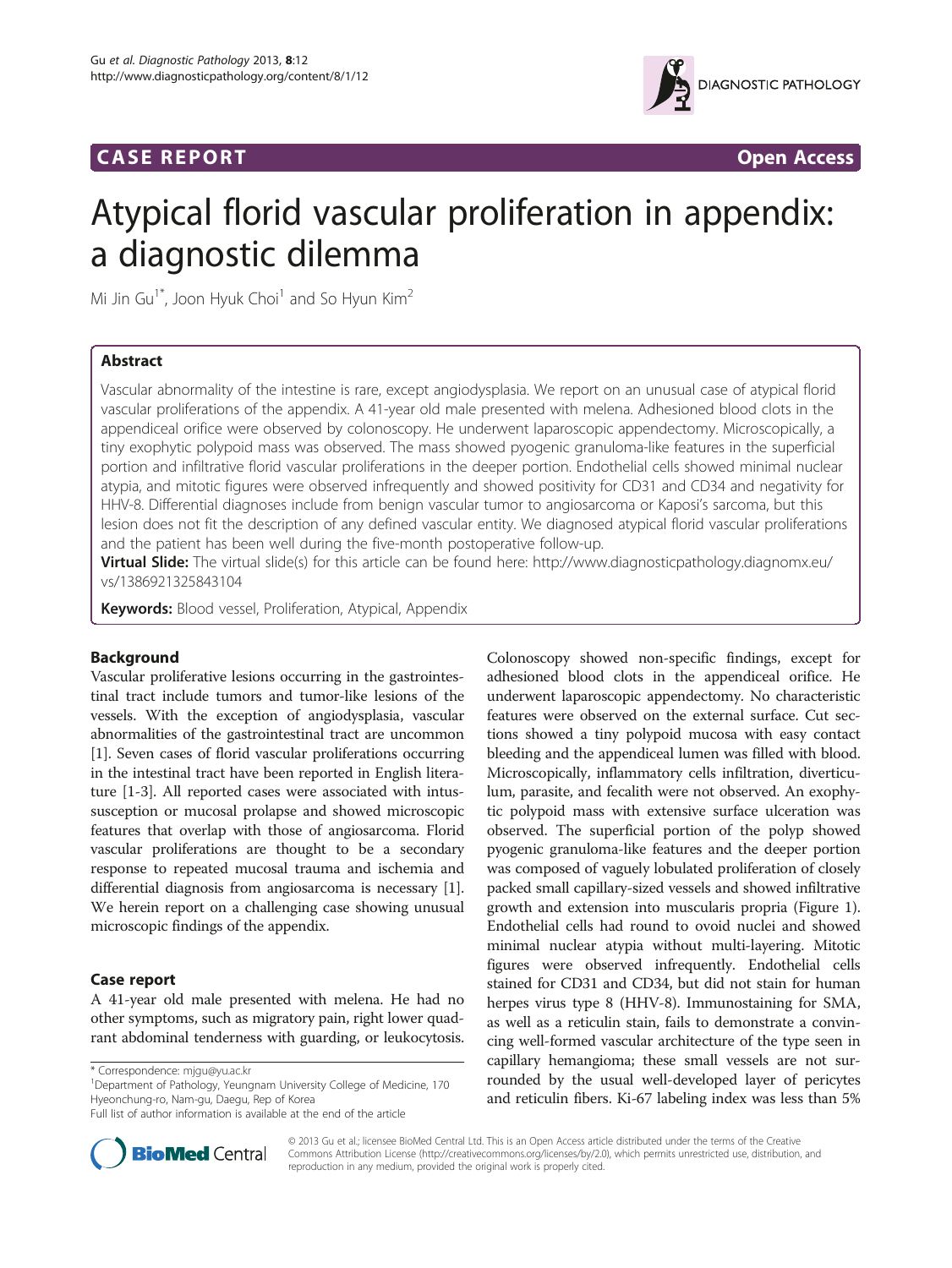匀



<span id="page-1-0"></span>

and p53 positive endothelial cells were observed rarely. The above mentioned microscopic findings do not fit the description of any defined vascular tumor entity.

## **Discussion**

In our review of the English literature, vascular tumors or vascular lesions occurring in the appendix have been rarely reported [[4-9](#page-2-0)]. This lesion exhibited infiltrative growth with bland endothelial cell morphology; therefore, we were faced with a dilemma.

Differential diagnoses include from reactive response to preceding appendicitis, reactive vascular lesion, benign to malignant vascular tumor. However, this lesion did not fit the description of any defined benign vascular tumor entity. For reactive response to preceding appendicitis, he had no previous history of appendicitis and there were no microscopic features of acute or chronic appendicitis. The florid benign vascular proliferations occurring in the gastrointestinal tract have been reported and may be confused with angiosarcoma [\[1](#page-2-0)-[3](#page-2-0)]. The lesions showed proliferation of small vascular channels extending through the bowel wall, similar to angiosarcoma. However, these lesions maintained lobular architecture and did not feature dissecting, atypical vascular channels with plump and multilayered endothelial cells with nuclear atypia [[10](#page-2-0)]. All of the reported cases of florid vascular proliferations

were associated with intussusception and mucosal prolapsed; such clinical findings were not observed in this case. However, in this case, similar microscopic features with florid vascular proliferations were observed. Kaposi's sarcoma, a unique mesenchymal tumor of blood and lymphatic vessels, and is associated with acquired immune deficiency syndrome (AIDS) [\[9,11-13\]](#page-2-0). Kaposi's sarcoma may involve any organs and the gastrointestinal tract is the third most affected site. In this case, there was no proliferation of spindle cells with atypical nuclei, producing small slit-like lumina within vascular spaces containing red blood cells, and the patient was a human immunodeficiency virus (HIV)-negative heterosexual man.

Angiosarcomas account for less than 1% of all soft tissue sarcomas [[10,14\]](#page-2-0). Primary gastrointestinal angiosarcoma is exceedingly rare and usually involves stomach and small bowel. Gastrointestinal angiosarcoma usually presents with gastrointestinal bleeding and anemia [\[10\]](#page-2-0). Although microscopic findings are differed from those of angiosarcoma, we could not exclude the possibility of a deceptively bland metastasis or primary angiosarcoma which closely mimicks hemangioma. On further work-up, no abnormal lesion was observed in any other organ. The patient has been well during the five-month postoperative follow-up.

In summary, based on the histologic and clinical findings, we think that this was case of atypical florid